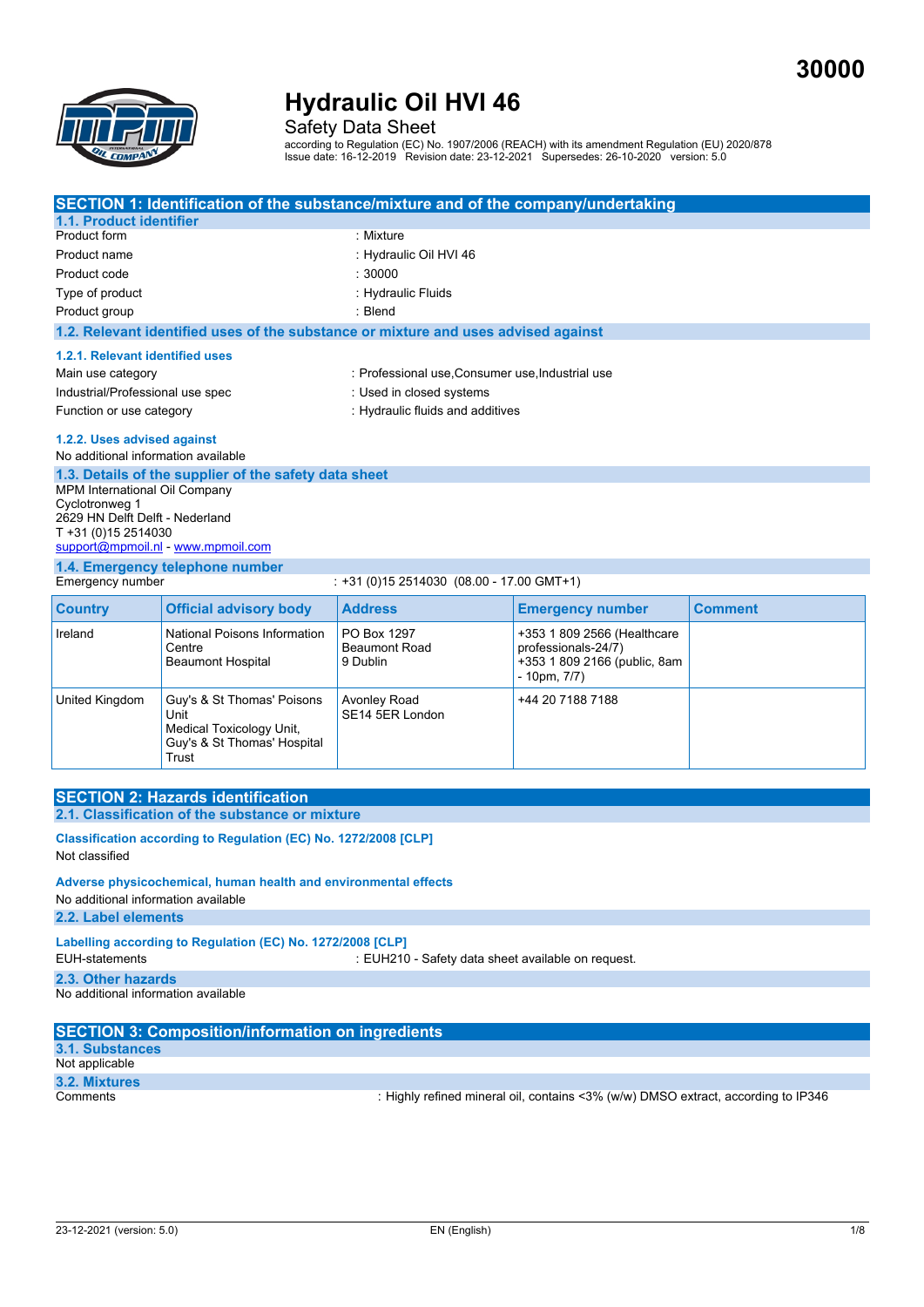### Safety Data Sheet

according to Regulation (EC) No. 1907/2006 (REACH) with its amendment Regulation (EU) 2020/878

| <b>Name</b>                                              | <b>Product identifier</b>                                                | $\%$                 | <b>Classification according to</b><br><b>Regulation (EC) No.</b><br>1272/2008 [CLP] |
|----------------------------------------------------------|--------------------------------------------------------------------------|----------------------|-------------------------------------------------------------------------------------|
| Zinc bis[O,O-bis(2-ethylhexyl)] bis(dithiophosphate)     | (CAS-No.) 4259-15-8<br>(EC-No.) 224-235-5<br>(REACH-no) 01-2119493635-27 | $\ge 0.1 - \le 0.49$ | Eye Dam. 1, H318<br>Aquatic Chronic 2, H411 (M=0)                                   |
| Alkylphenol (2,6-di-tert-butylphenol)                    | (CAS-No.) 128-39-2<br>(EC-No.) 204-884-0<br>(REACH-no) 01-2119490822-33  | $\ge 0.1 - \le 0.24$ | Skin Irrit. 2, H315<br>Aquatic Acute 1, H400<br>Aquatic Chronic 1, H410             |
| <b>Specific concentration limits:</b>                    |                                                                          |                      |                                                                                     |
| <b>Name</b>                                              | <b>Product identifier</b>                                                |                      | <b>Specific concentration limits</b>                                                |
| Zinc bis [O, O-bis (2-ethylhexyl)] bis (dithiophosphate) | (CAS-No.) 4259-15-8<br>(EC-No.) 224-235-5<br>(REACH-no) 01-2119493635-27 |                      | (50 <c 1,="" 100)="" dam.="" eye="" h318<="" td="" ≤=""></c>                        |

Full text of H- and EUH-statements: see section 16

| <b>SECTION 4: First aid measures</b>                             |                                                                                                           |
|------------------------------------------------------------------|-----------------------------------------------------------------------------------------------------------|
| 4.1. Description of first aid measures                           |                                                                                                           |
| After inhalation                                                 | : Not required.                                                                                           |
| After skin contact                                               | : Wash skin with mild soap and water.                                                                     |
| After eye contact                                                | : In case of eye contact, immediately rinse with clean water for 10-15 minutes.                           |
| After ingestion                                                  | : Do NOT induce vomiting. Rinse mouth out with water. Get immediate medical<br>advice/attention.          |
| 4.2. Most important symptoms and effects, both acute and delayed |                                                                                                           |
| After inhalation                                                 | : Not expected to present a significant inhalation hazard under anticipated conditions of<br>normal use.  |
| After skin contact                                               | : Not expected to present a significant skin hazard under anticipated conditions of normal<br>use.        |
| After eye contact                                                | : Not expected to present a significant eye contact hazard under anticipated conditions of<br>normal use. |
| After ingestion                                                  | : Not expected to present a significant ingestion hazard under anticipated conditions of<br>normal use.   |

**4.3. Indication of any immediate medical attention and special treatment needed** No additional information available

| <b>SECTION 5: Firefighting measures</b>                    |                                                                                                 |
|------------------------------------------------------------|-------------------------------------------------------------------------------------------------|
|                                                            |                                                                                                 |
| 5.1. Extinguishing media                                   |                                                                                                 |
| Suitable extinguishing media                               | : Water spray, powder, foam and CO2.                                                            |
| Unsuitable extinguishing media                             | : Do not use a heavy water stream.                                                              |
| 5.2. Special hazards arising from the substance or mixture |                                                                                                 |
| No additional information available                        |                                                                                                 |
| 5.3. Advice for firefighters                               |                                                                                                 |
| Precautionary measures fire                                | : Exercise caution when fighting any chemical fire.                                             |
| Firefighting instructions                                  | : Use water spray or fog for cooling exposed containers.                                        |
| Protection during firefighting                             | : Do not enter fire area without proper protective equipment, including respiratory protection. |

| <b>SECTION 6: Accidental release measures</b>                                                            |                                                                                                         |  |
|----------------------------------------------------------------------------------------------------------|---------------------------------------------------------------------------------------------------------|--|
| 6.1. Personal precautions, protective equipment and emergency procedures                                 |                                                                                                         |  |
| 6.1.1. For non-emergency personnel<br>Protective equipment                                               | : Wear suitable protective clothing and gloves.                                                         |  |
| 6.1.2. For emergency responders                                                                          |                                                                                                         |  |
| Protective equipment                                                                                     | : Wear suitable protective clothing and gloves.                                                         |  |
| <b>6.2. Environmental precautions</b>                                                                    |                                                                                                         |  |
| Prevent entry to sewers and public waters. Notify authorities if product enters sewers or public waters. |                                                                                                         |  |
| 6.3. Methods and material for containment and cleaning up                                                |                                                                                                         |  |
| For containment                                                                                          | : Contain any spills with dikes or absorbents to prevent migration and entry into sewers or<br>streams. |  |
| Methods for cleaning up                                                                                  | : Detergent. Clean up any spills as soon as possible, using an absorbent material to collect<br>it.     |  |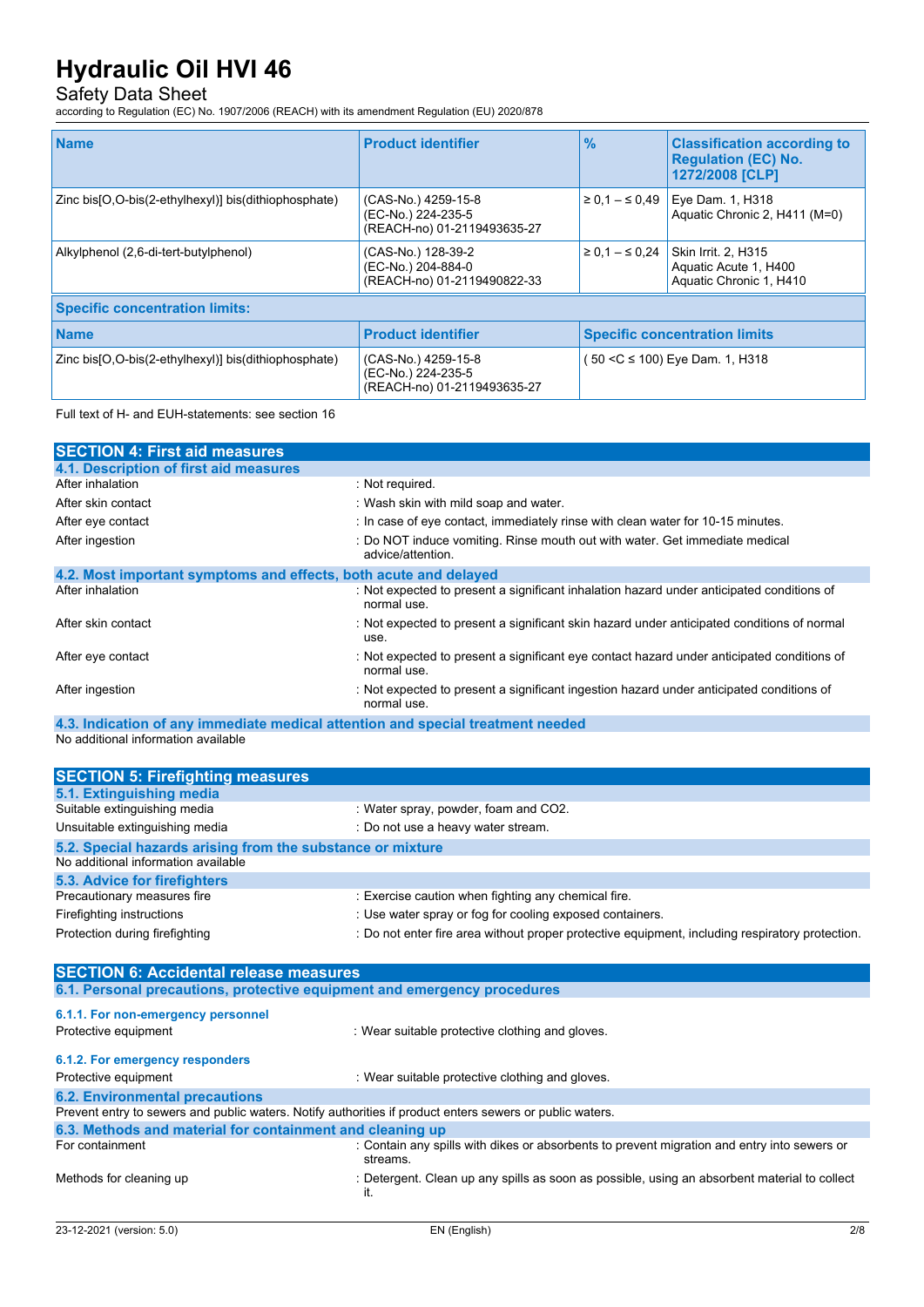## Safety Data Sheet

according to Regulation (EC) No. 1907/2006 (REACH) with its amendment Regulation (EU) 2020/878

- Other information **of the interval of the set of the set of the set of the set of the set of the set of the set of the set of the set of the set of the set of the set of the set of the set of the set of the set of the set**
- **6.4. Reference to other sections**

#### No additional information available

| <b>SECTION 7: Handling and storage</b>                            |                                                                                                                            |
|-------------------------------------------------------------------|----------------------------------------------------------------------------------------------------------------------------|
| 7.1. Precautions for safe handling                                |                                                                                                                            |
| Additional hazards when processed                                 | : Avoid all unnecessary exposure. Both local exhaust and general room ventilation are<br>usually required.                 |
| Precautions for safe handling                                     | : Keep away from heat, hot surfaces, sparks, open flames and other ignition sources. No<br>smoking.                        |
| Handling temperature                                              | : < 40 °C                                                                                                                  |
| Hygiene measures                                                  | : Wash hands and other exposed areas with mild soap and water before eating, drinking or<br>smoking and when leaving work. |
| 7.2. Conditions for safe storage, including any incompatibilities |                                                                                                                            |
| <b>Technical measures</b>                                         | : Store in a closed container.                                                                                             |
| Storage temperature                                               | : $\leq 40$ °C                                                                                                             |
| Storage area                                                      | : Store in dry, well-ventilated area.                                                                                      |
| 7.3. Specific end use(s)                                          |                                                                                                                            |

No additional information available

| <b>SECTION 8: Exposure controls/personal protection</b> |                                                                                                    |  |
|---------------------------------------------------------|----------------------------------------------------------------------------------------------------|--|
| <b>8.1. Control parameters</b>                          |                                                                                                    |  |
| Additional information                                  | : Based on ACGIH TLV, a concentration of 5 mg/m3 oilspray (TWA, 8 hour workday) is<br>recommended. |  |
| 8.2. Exposure controls                                  |                                                                                                    |  |
|                                                         |                                                                                                    |  |

### **Personal protective equipment:**

Gloves. Safety glasses.

| Hand protection:                                                                            |                                                     |                        |                |                    |                   |
|---------------------------------------------------------------------------------------------|-----------------------------------------------------|------------------------|----------------|--------------------|-------------------|
| Protective gloves                                                                           |                                                     |                        |                |                    |                   |
| <b>Type</b>                                                                                 | <b>Material</b>                                     | <b>Permeation</b>      | Thickness (mm) | <b>Penetration</b> | <b>Standard</b>   |
| Gloves                                                                                      | Nitrile rubber (NBR),<br>Chloroprene rubber<br>(CR) | $6$ ( $>$ 480 minutes) | > 0.4          |                    | <b>EN ISO 374</b> |
| Eye protection:                                                                             |                                                     |                        |                |                    |                   |
| Safety goggles                                                                              |                                                     |                        |                |                    |                   |
| Skin and body protection:                                                                   |                                                     |                        |                |                    |                   |
| No special clothing/skin protection equipment is recommended under normal conditions of use |                                                     |                        |                |                    |                   |

#### **Respiratory protection:**

No special respiratory protection equipment is recommended under normal conditions of use with adequate ventilation

#### **Personal protective equipment symbol(s):**



| <b>SECTION 9: Physical and chemical properties</b>         |                     |  |
|------------------------------------------------------------|---------------------|--|
| 9.1. Information on basic physical and chemical properties |                     |  |
| Physical state                                             | : Liguid            |  |
| Appearance                                                 | : Oily liquid.      |  |
| Colour                                                     | : Amber.            |  |
| Odour                                                      | : Characteristic    |  |
| Odour threshold                                            | : No data available |  |
| рH                                                         | : No data available |  |
| Relative evaporation rate (butylacetate=1)                 | : No data available |  |
| Melting point                                              | : No data available |  |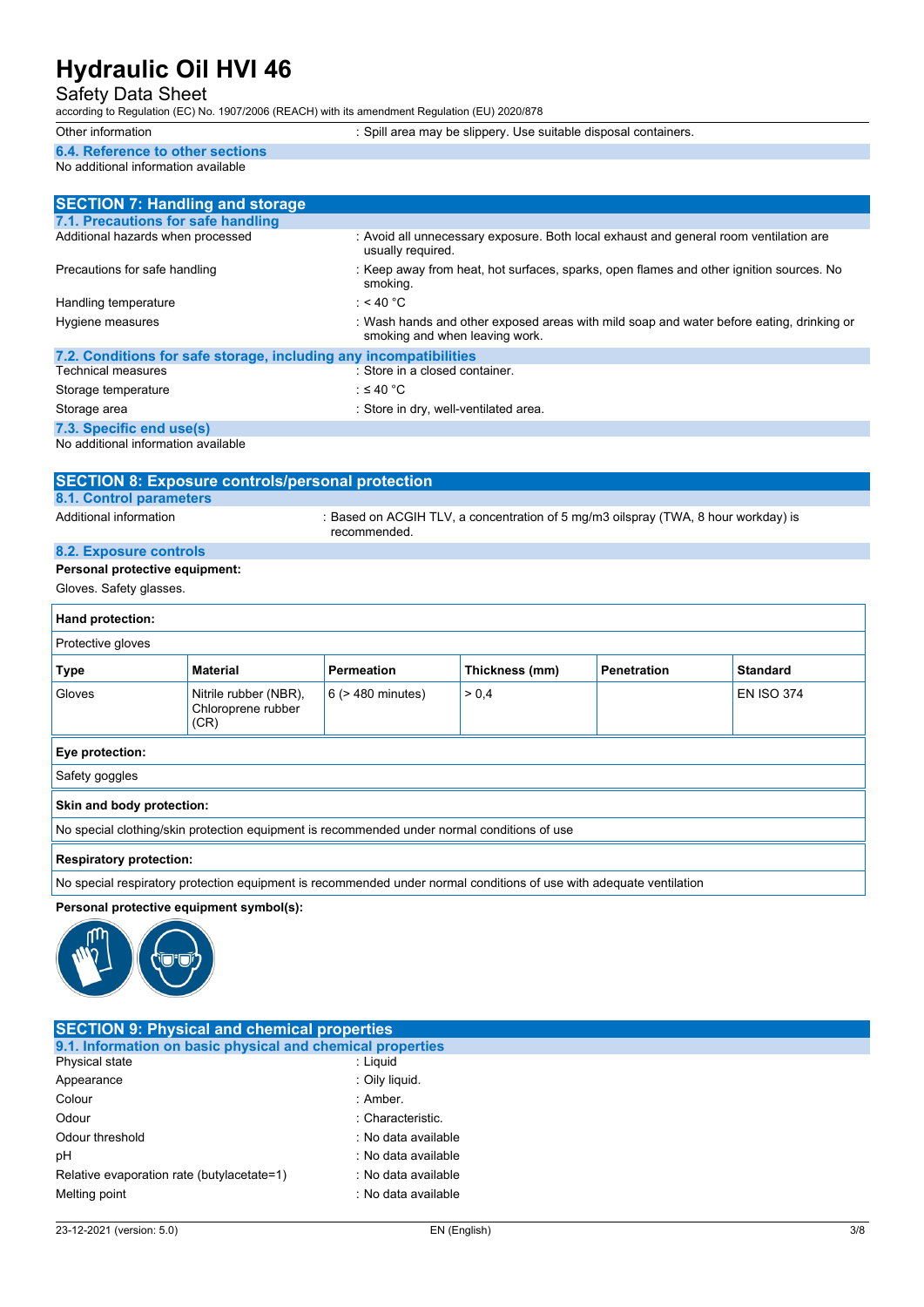### Safety Data Sheet

according to Regulation (EC) No. 1907/2006 (REACH) with its amendment Regulation (EU) 2020/878

| Freezing point                   | : No data available                                           |
|----------------------------------|---------------------------------------------------------------|
| Boiling point                    | : No data available                                           |
| Flash point                      | : > 200 °C @ ASTM D92                                         |
| Auto-ignition temperature        | : No data available                                           |
| Decomposition temperature        | : No data available                                           |
| Flammability (solid, gas)        | : No data available                                           |
| Vapour pressure                  | : No data available                                           |
| Relative vapour density at 20 °C | : No data available                                           |
| Relative density                 | : No data available                                           |
| Density                          | : 875 kg/m <sup>3</sup> @ 15°C                                |
| Solubility                       | : Slightly soluble, the product remains on the water surface. |
| Log Pow                          | : No data available                                           |
| Viscosity, kinematic             | : 46 mm <sup>2</sup> /s @ 40°C                                |
| Viscosity, dynamic               | : No data available                                           |
| Explosive properties             | : No data available                                           |
| Oxidising properties             | : No data available                                           |
| <b>Explosive limits</b>          | : No data available                                           |
| 9.2. Other information           |                                                               |

No additional information available

| <b>SECTION 10: Stability and reactivity</b>                  |
|--------------------------------------------------------------|
| 10.1. Reactivity                                             |
| None under normal conditions.                                |
| <b>10.2. Chemical stability</b>                              |
| Stable under normal conditions of use.                       |
| 10.3. Possibility of hazardous reactions                     |
| No dangerous reactions known under normal conditions of use. |
| 10.4. Conditions to avoid                                    |
| No naked flames, sparks, and do not smoke.                   |
| 10.5. Incompatible materials                                 |
| Strong oxidizing agent. Acids and bases.                     |
| 10.6. Hazardous decomposition products                       |
| None under normal conditions.                                |

| <b>SECTION 11: Toxicological information</b>                     |                  |  |
|------------------------------------------------------------------|------------------|--|
| 11.1. Information on toxicological effects                       |                  |  |
| Acute toxicity (oral)                                            | : Not classified |  |
| Acute toxicity (dermal)                                          | : Not classified |  |
| Acute toxicity (inhalation)                                      | : Not classified |  |
| Zinc bis[O,O-bis(2-ethylhexyl)] bis(dithiophosphate) (4259-15-8) |                  |  |
| LD50 oral rat                                                    | 3100 mg/kg       |  |
| LD50 dermal rabbit                                               | $>$ 5000 mg/kg   |  |

| Alkylphenol (2,6-di-tert-butylphenol) (128-39-2)                 |                                                                                                                     |  |
|------------------------------------------------------------------|---------------------------------------------------------------------------------------------------------------------|--|
| LD50 oral rat                                                    | > 5000 mg/kg bodyweight                                                                                             |  |
| LD50 dermal rabbit                                               | > 2000 mg/kg                                                                                                        |  |
| Skin corrosion/irritation                                        | : Not classified                                                                                                    |  |
| Serious eye damage/irritation                                    | : Not classified                                                                                                    |  |
| Respiratory or skin sensitisation                                | : Not classified                                                                                                    |  |
| Germ cell mutagenicity                                           | : Not classified                                                                                                    |  |
| Carcinogenicity                                                  | : Not classified                                                                                                    |  |
| Reproductive toxicity                                            | : Not classified                                                                                                    |  |
| STOT-single exposure                                             | : Not classified                                                                                                    |  |
| STOT-repeated exposure                                           | : Not classified                                                                                                    |  |
| Zinc bis[O,O-bis(2-ethylhexyl)] bis(dithiophosphate) (4259-15-8) |                                                                                                                     |  |
| NOAEL (oral, rat, 90 days)                                       | 125 mg/kg bodyweight Animal: rat, Guideline: OECD Guideline 407 (Repeated Dose 28-<br>Day Oral Toxicity in Rodents) |  |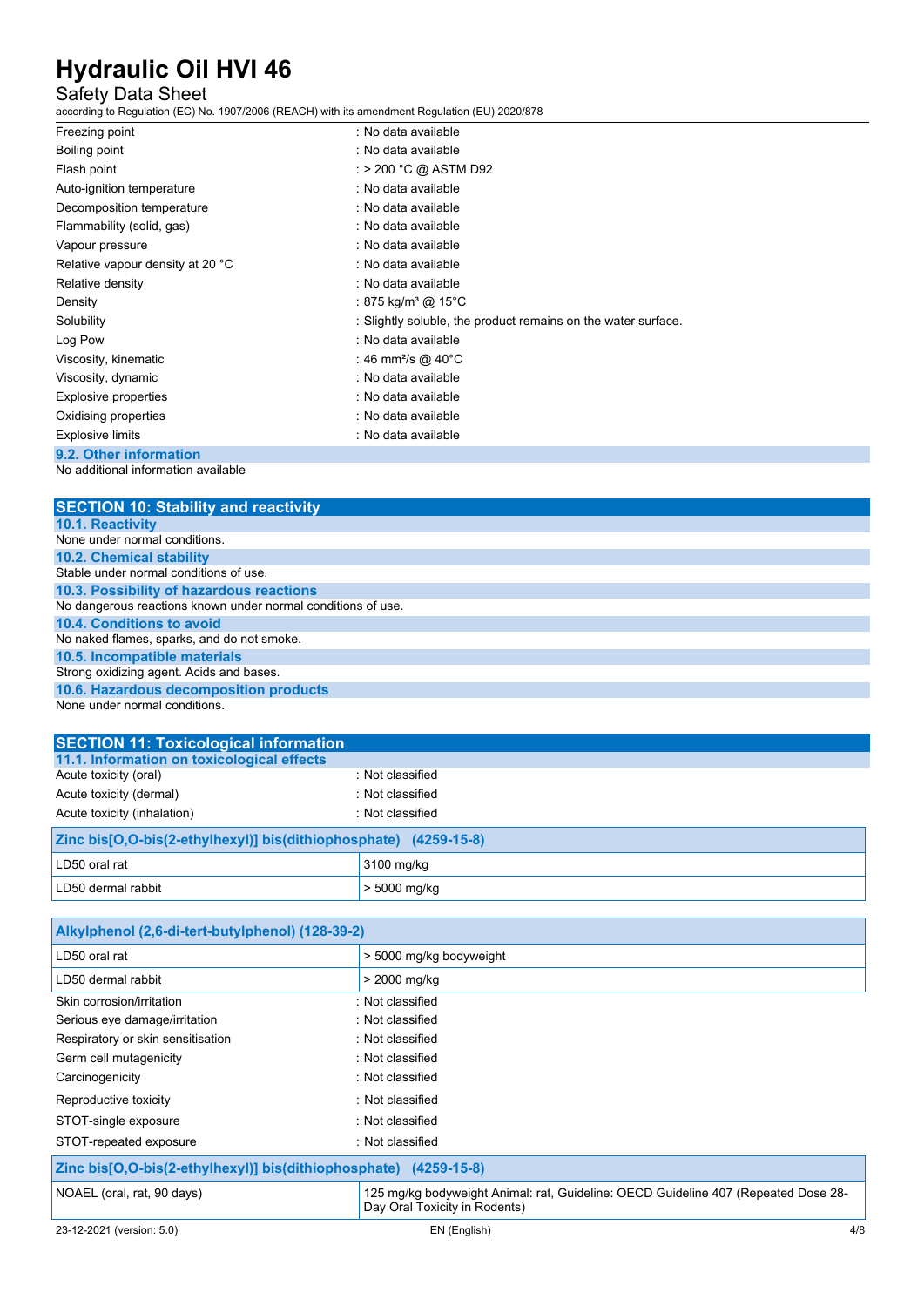### Safety Data Sheet

according to Regulation (EC) No. 1907/2006 (REACH) with its amendment Regulation (EU) 2020/878

| Alkylphenol (2,6-di-tert-butylphenol) (128-39-2)                                |                                                              |  |
|---------------------------------------------------------------------------------|--------------------------------------------------------------|--|
| NOAEL (oral, rat, 90 days)                                                      | 100 mg/kg bodyweight                                         |  |
| Aspiration hazard                                                               | : Not classified                                             |  |
| <b>Hydraulic Oil HVI 46</b>                                                     |                                                              |  |
| Viscosity, kinematic                                                            | 46 mm <sup>2</sup> /s @ 40°C                                 |  |
|                                                                                 |                                                              |  |
| <b>SECTION 12: Ecological information</b><br>12.1. Toxicity                     |                                                              |  |
| Hazardous to the aquatic environment, short-term                                | : Not classified                                             |  |
| (acute)<br>Hazardous to the aquatic environment, long-term                      | : Not classified                                             |  |
| (chronic)                                                                       |                                                              |  |
| Zinc bis[O,O-bis(2-ethylhexyl)] bis(dithiophosphate) (4259-15-8)                |                                                              |  |
| LC50 fish 1                                                                     | 4,4 mg/l Oncorhynchus mykiss OECD 203                        |  |
| LC50 fish 2                                                                     | $\geq 0$ mg/l                                                |  |
| EC50 Daphnia 1                                                                  | 75 mg/l Daphnia Magna OECD 201                               |  |
| EC50 96h - Algae [1]                                                            | 240 mg/l Scenedesmus Subspicatus OECD 201 @21d               |  |
| NOEC (chronic)                                                                  | 0,4 mg/l Daphna Magna OECD 211 @21 D- results analog product |  |
| NOEC (acute)                                                                    | NOEC Acute 220 mg/l Scededesmus Subspicatus OECD 201-biomass |  |
|                                                                                 |                                                              |  |
| Alkylphenol (2,6-di-tert-butylphenol) (128-39-2)                                |                                                              |  |
| LC50 fish 1                                                                     | 1,4 mg/l Pimephales promelas                                 |  |
| EC50 72h - Algae [1]                                                            | 3,6 mg/l Pseudokirchneriella subcapitata                     |  |
| EC50 72h - Algae [2]                                                            | 1,4 mg/l Pseudokirchneriella subcapitata                     |  |
| EC50 96h - Algae [1]                                                            | 3,9 mg/l Pseudokirchneriella subcapitata                     |  |
| EC50 96h - Algae [2]                                                            | 1,2 mg/l Pseudokirchneriella subcapitata                     |  |
| LOEC (chronic)                                                                  | 0,086 mg/l Daphnia magna @21d                                |  |
| NOEC (chronic)                                                                  | 0,035 mg/l Daphnia magna @21d                                |  |
| 12.2. Persistence and degradability<br><b>Hydraulic Oil HVI 46</b>              |                                                              |  |
|                                                                                 | Not soluble in water, so only minimally biodegradable.       |  |
| Persistence and degradability<br>12.3. Bioaccumulative potential                |                                                              |  |
| Zinc bis[O,O-bis(2-ethylhexyl)] bis(dithiophosphate) (4259-15-8)                |                                                              |  |
| Log Kow                                                                         | 3,59                                                         |  |
| 12.4. Mobility in soil                                                          |                                                              |  |
| No additional information available<br>12.5. Results of PBT and vPvB assessment |                                                              |  |
| No additional information available                                             |                                                              |  |
| 12.6. Other adverse effects<br>No additional information available              |                                                              |  |

| <b>SECTION 13: Disposal considerations</b> |                                                                                                       |
|--------------------------------------------|-------------------------------------------------------------------------------------------------------|
| 13.1. Waste treatment methods              |                                                                                                       |
| Additional information                     | : This material and its container must be disposed of in a safe way, and as per local<br>legislation. |

## **SECTION 14: Transport information**

In accordance with ADR / IMDG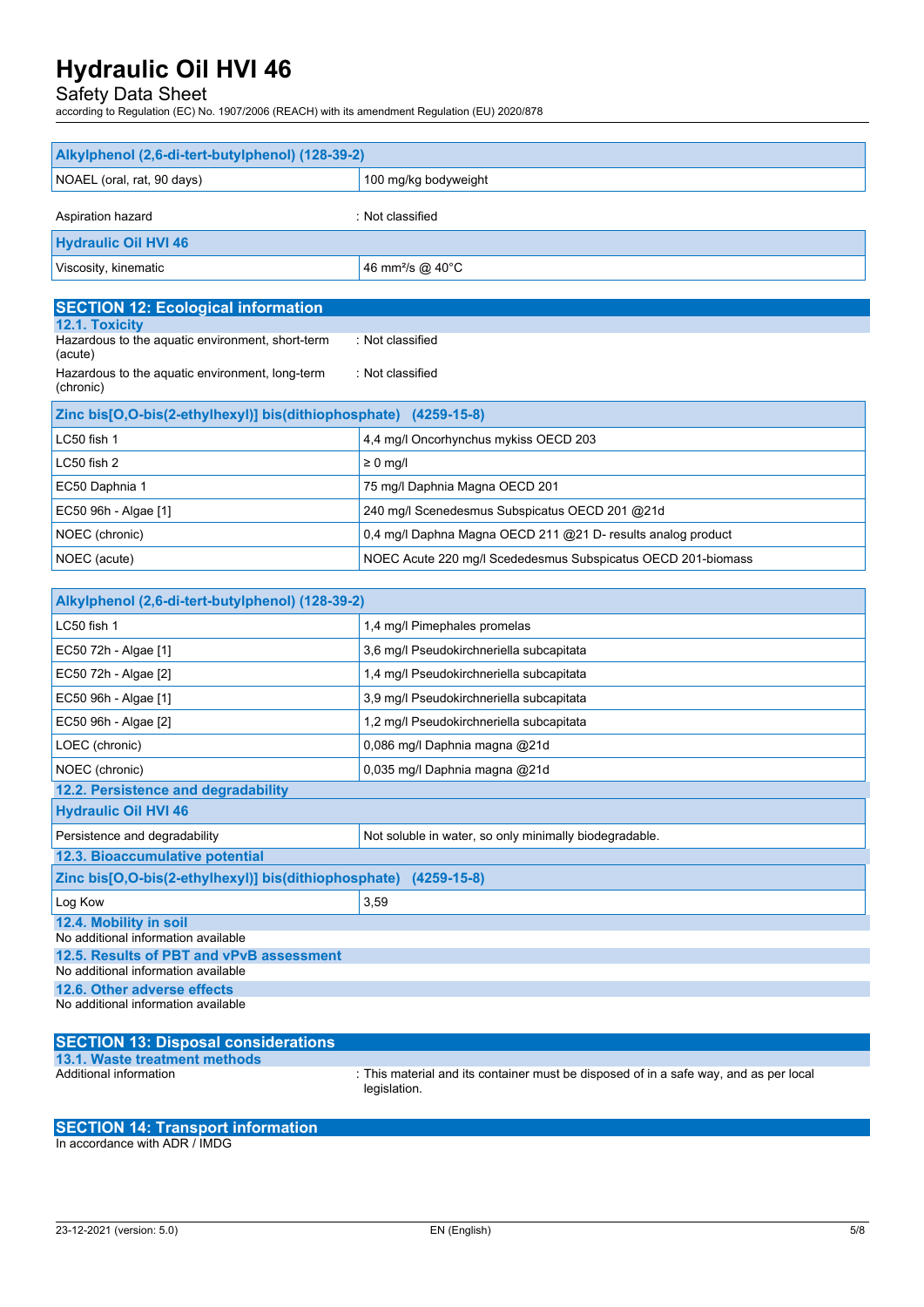### Safety Data Sheet

according to Regulation (EC) No. 1907/2006 (REACH) with its amendment Regulation (EU) 2020/878

| <b>ADR</b>                             | <b>IMDG</b>                                                 |  |
|----------------------------------------|-------------------------------------------------------------|--|
| 14.1. UN number                        |                                                             |  |
| Not applicable                         | Not applicable                                              |  |
| 14.2. UN proper shipping name          |                                                             |  |
| Not applicable                         | Not applicable                                              |  |
| 14.3. Transport hazard class(es)       |                                                             |  |
| Not applicable                         | Not applicable                                              |  |
| 14.4. Packing group                    |                                                             |  |
| Not applicable                         | Not applicable                                              |  |
| <b>14.5. Environmental hazards</b>     |                                                             |  |
| Dangerous for the<br>environment : No  | Dangerous for the environment : No<br>Marine pollutant : No |  |
| No supplementary information available |                                                             |  |

#### **14.6. Special precautions for user**

**Overland transport**

No data available

#### **Transport by sea**

No data available

**14.7. Transport in bulk according to Annex II of Marpol and the IBC Code** Not applicable

## **SECTION 15: Regulatory information**

**15.1. Safety, health and environmental regulations/legislation specific for the substance or mixture**

#### **15.1.1. EU-Regulations**

Contains no REACH substances with Annex XVII restrictions

Contains no substance on the REACH candidate list

Contains no REACH Annex XIV substances

Contains no substance subject to Regulation (EU) No 649/2012 of the European Parliament and of the Council of 4 July 2012 concerning the export and import of hazardous chemicals.

Contains no substance subject to Regulation (EU) No 2019/1021 of the European Parliament and of the Council of 20 June 2019 on persistent organic pollutants

**15.1.2. National regulations**

No additional information available

**15.2. Chemical safety assessment**

No additional information available

#### **SECTION 16: Other information**

| Indication of changes: |                                                                                    |          |                 |
|------------------------|------------------------------------------------------------------------------------|----------|-----------------|
| <b>Section</b>         | <b>Changed item</b>                                                                | Change   | <b>Comments</b> |
|                        | Supersedes                                                                         | Modified |                 |
|                        | <b>Revision date</b>                                                               | Modified |                 |
|                        | Adverse effects on the<br>environment caused by endocrine<br>disrupting properties | Added    |                 |
|                        | Type of product                                                                    | Added    |                 |
| 1.2                    | Main use category                                                                  | Modified |                 |
| 1.2                    | Function or use category                                                           | Modified |                 |
| 1.2                    | Industrial/Professional use spec                                                   | Modified |                 |
| 3                      | Composition/information on<br>ingredients                                          | Modified |                 |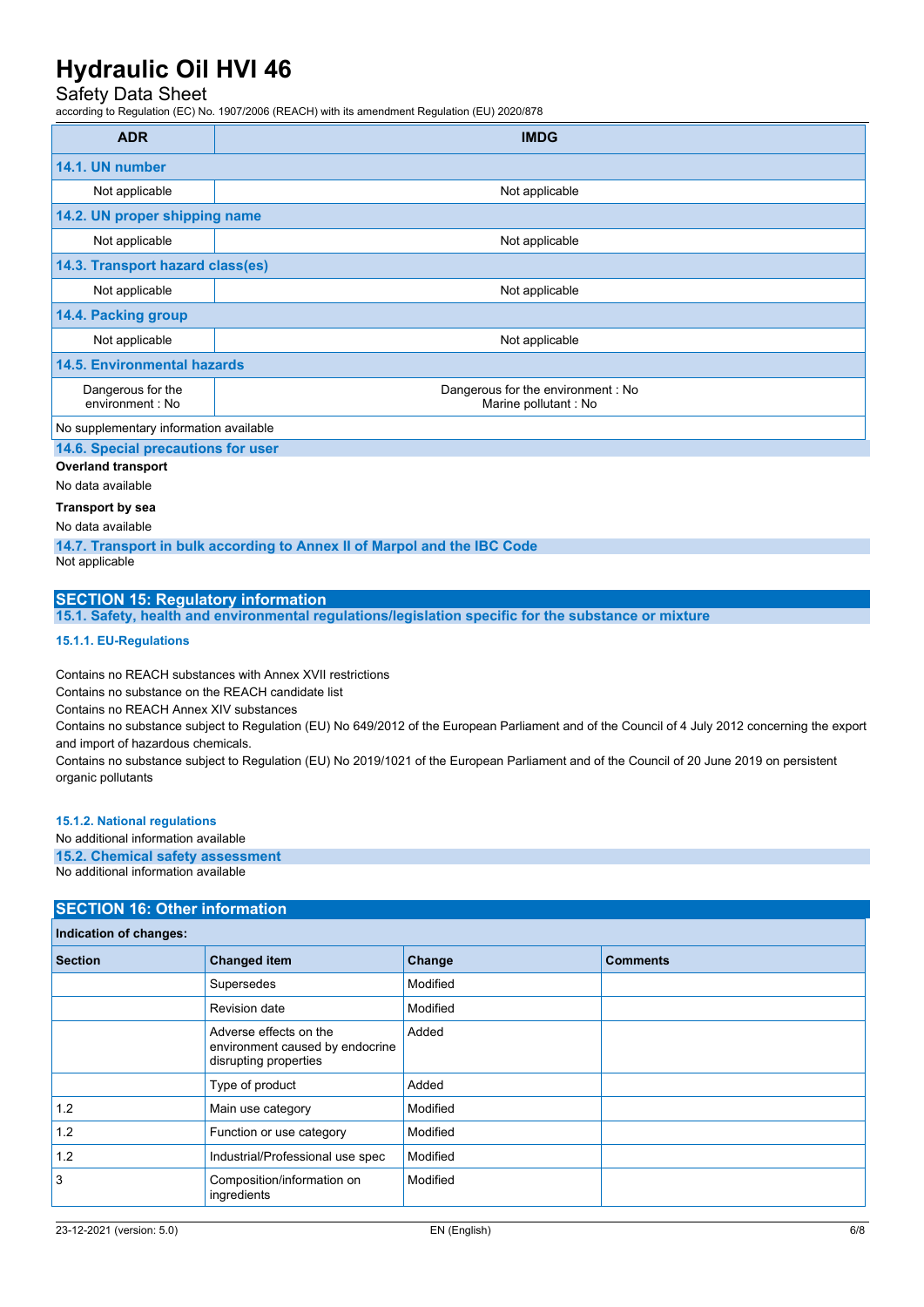## Safety Data Sheet

according to Regulation (EC) No. 1907/2006 (REACH) with its amendment Regulation (EU) 2020/878

| 4.1  | After skin contact                   | Modified |  |
|------|--------------------------------------|----------|--|
| 4.1  | After ingestion                      | Modified |  |
| 4.1  | After eye contact                    | Modified |  |
| 4.2  | After skin contact                   | Added    |  |
| 4.2  | After inhalation                     | Added    |  |
| 4.2  | After ingestion                      | Added    |  |
| 4.2  | After eye contact                    | Added    |  |
| 5.1  | Unsuitable extinguishing media       | Modified |  |
| 5.1  | Suitable extinguishing media         | Modified |  |
| 5.3  | Protection during firefighting       | Added    |  |
| 5.3  | Firefighting instructions            | Added    |  |
| 5.3  | Precautionary measures fire          | Modified |  |
| 6.1  | Protective equipment                 | Modified |  |
| 6.1  | Protective equipment                 | Modified |  |
| 6.2  | Environmental precautions            | Modified |  |
| 6.3  | For containment                      | Added    |  |
| 6.3  | Methods for cleaning up              | Modified |  |
| 6.3  | Other information                    | Modified |  |
| 7.1  | Handling temperature                 | Added    |  |
| 7.1  | Additional hazards when<br>processed | Added    |  |
| 7.1  | Precautions for safe handling        | Modified |  |
| 7.1  | Hygiene measures                     | Modified |  |
| 7.2  | <b>Technical measures</b>            | Modified |  |
| 7.2  | Storage temperature                  | Modified |  |
| 7.2  | Storage area                         | Modified |  |
| 8.2  | Personal protective equipment        | Modified |  |
| 8.2  | Respiratory protection               | Modified |  |
| 8.2  | Hand protection                      | Modified |  |
| 9.1  | Viscosity, kinematic                 | Modified |  |
| 9.1  | Flash point                          | Modified |  |
| 9.1  | Density                              | Modified |  |
| 9.1  | Colour                               | Modified |  |
| 10.1 | Reactivity                           | Modified |  |
| 10.2 | Chemical stability                   | Modified |  |
| 10.3 | Possibility of hazardous reactions   | Added    |  |
| 10.4 | Conditions to avoid                  | Modified |  |
| 10.5 | Incompatible materials               | Modified |  |
| 10.6 | Hazardous decomposition<br>products  | Modified |  |
| 13.1 | Additional information               | Added    |  |